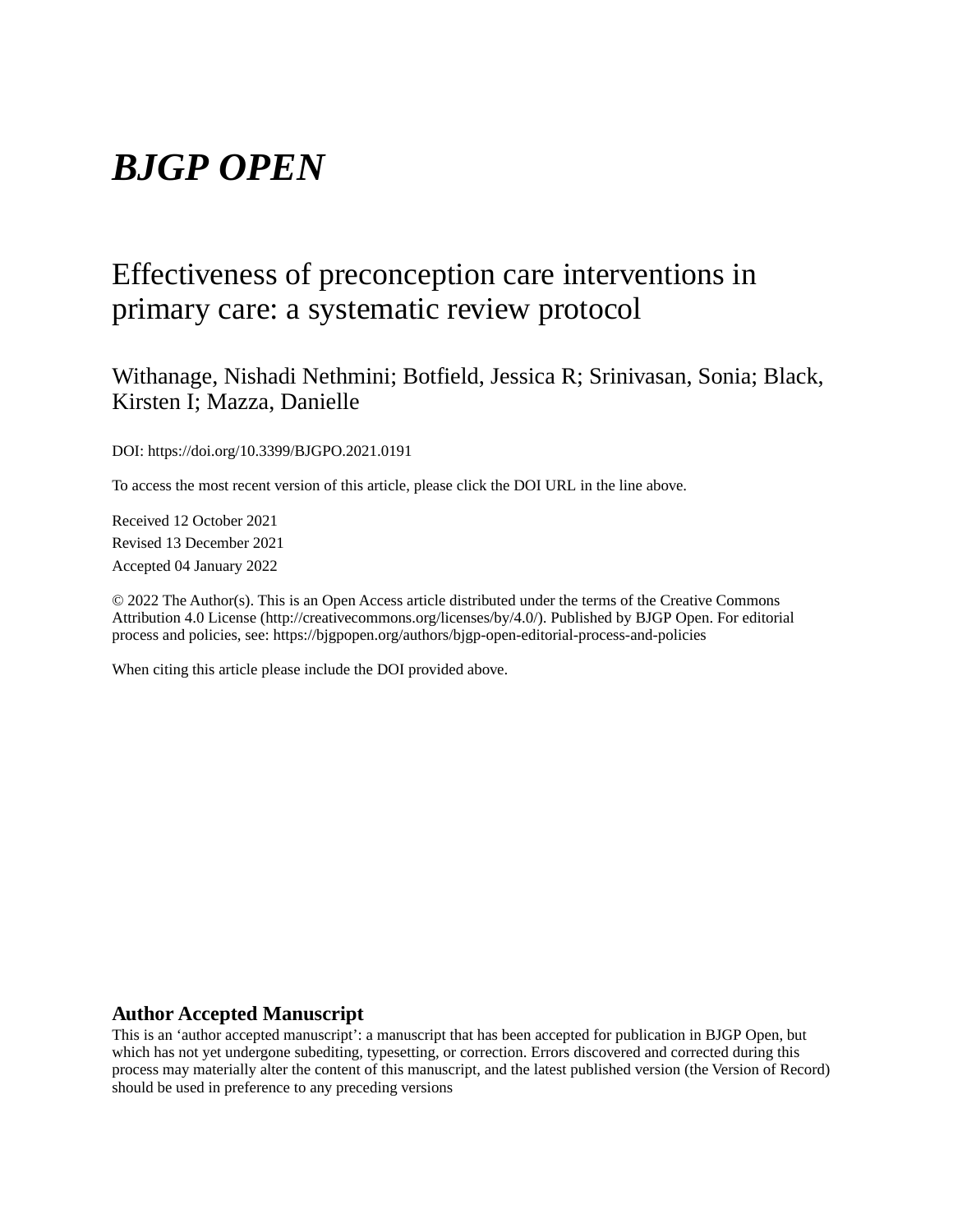**Effectiveness of preconception care interventions in primary care: a systematic review protocol**

#### **ABSTRACT**

#### **Background**

Pregnancy outcomes can be adversely affected by a range of modifiable risk factors including alcohol consumption, smoking, obesity, drug use and poor nutrition during the preconception period. Preconception care (PCC) involves interventions that identify and seek to change behavioural, biomedical and social risks present in reproductive-aged women and men. Primary care is well situated to offer PCC interventions but the effectiveness of these interventions is not clear.

#### **Aim**

To evaluate the effectiveness of primary care-based PCC delivered to reproductive-aged women and/or men to improve health knowledge, reduce preconception risk factors and improve pregnancy outcomes.

#### **Design and setting**

A systematic review of primary care-based PCC.

#### **Methods**

OVID Medline, Cochrane Central Register of Controlled Trials, EMBASE, Web of Science, Scopus and CINAHL databases will be searched for English language studies published between July 1999 and May 2021. For inclusion, the PCC intervention must be provided in a primary care setting and intervention recipients must be reproductive-aged women and/or men. All stages of screening and data extraction will involve a dual review. The Cochrane Risk of Bias 2.0 for RCTs will be used to assess the methodological quality of studies. This protocol adheres to the Preferred Reporting Items for Systematic Reviews and Meta-Analyses Protocols reporting guidelines and has been registered with PROSPERO (CRD42021235499).

#### **Conclusion**

Findings will determine the effectiveness of primary care-based preconception interventions delivered to reproductive-aged women and men on improving health knowledge, reducing risk factors and improving pregnancy outcomes. Findings will be published in a peer-reviewed journal.

#### **Keywords**

Preconception care, Pre-pregnancy care, pregnancy outcomes, primary health care, general practice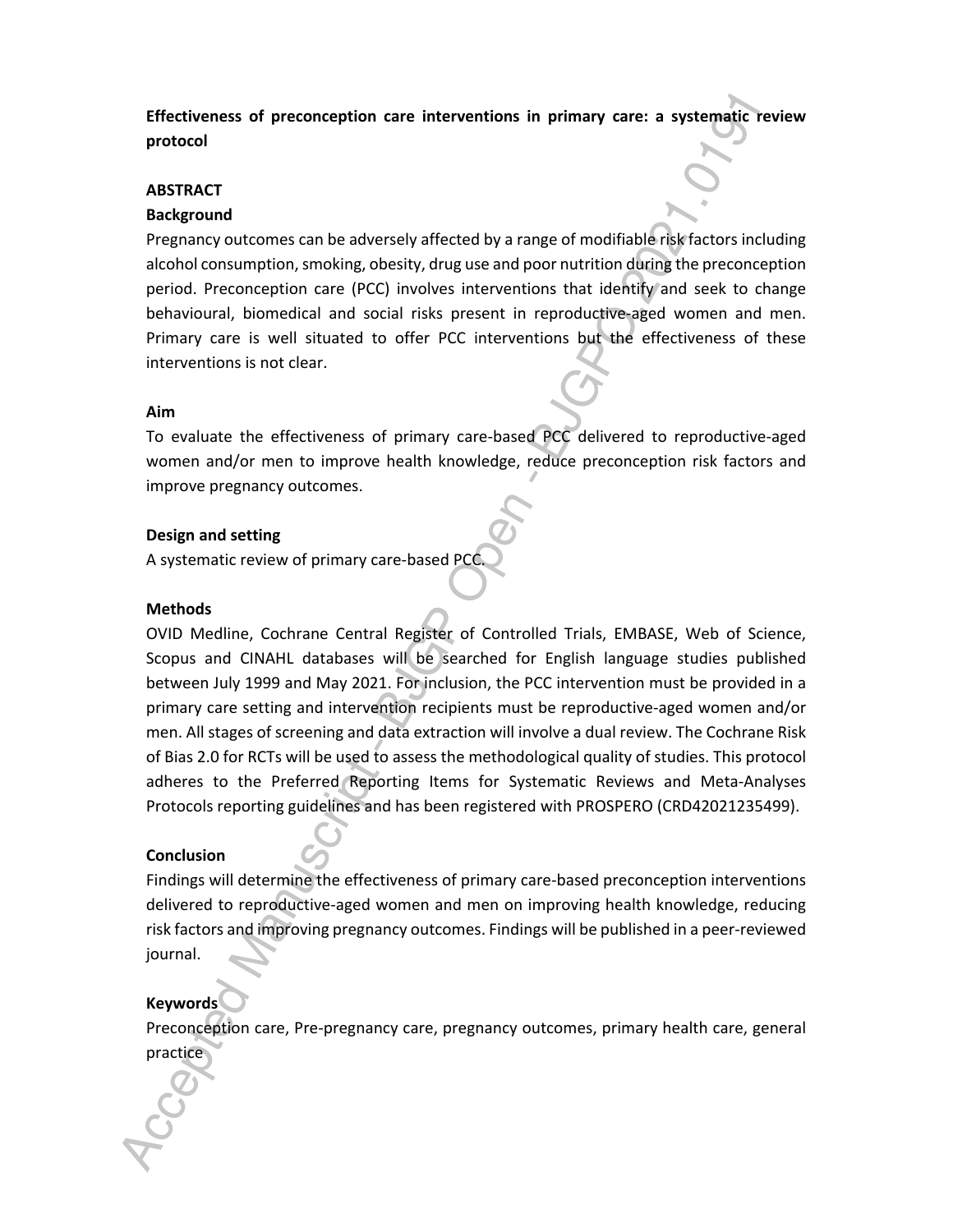#### **How this fits in**

Primary care providers have an important role in providing patients with preconception care (PCC) by educating patients to reduce potential risk factors that may be impacting their health. However, the effectiveness of PCC interventions delivered in primary care settings on improving pregnancy outcomes is not clear. This systematic review aims to evaluate the effectiveness of primary care-based PCC delivered to reproductive-aged women and/or men to improve health knowledge, reduce preconception risk factors and improve pregnancy outcomes. Findings may be used to inform policy and practice for the implementation of PCC in primary care globally.

#### **INTRODUCTION**

Preconception care (PCC) involves interventions that aim to identify and modify the behavioural, biomedical and social risks that are present in reproductive-aged women and/or men.<sup>1,2</sup> These interventions aim to improve pregnancy outcomes and the health of women and infants by managing determinants of poor outcomes such as mental health issues, excessive alcohol consumption, smoking, poor nutrition, diabetes and obesity. PCC interventions include risk screening during the preconception period, preconception counselling and educating people on the importance of maintaining optimal health during the preconception period.

Previous systematic reviews in this field have demonstrated that PCC interventions provided in community and hospital settings are effective in improving pregnancy outcomes by reducing neural tube defects,<sup>3,4</sup> pre-eclampsia,<sup>5</sup> abnormal birth weight,<sup>6</sup> and preterm birth.<sup>7</sup> However, there is limited evidence on the effectiveness of primary-care based PCC interventions on improving pregnancy outcomes. $1,8-10$  The previous review investigating the effectiveness of PCC interventions in primary care settings concluded that there was a lack of evidence to determine the effectiveness of PCC on improving pregnancy outcomes.<sup>8</sup>

While preconception issues can be addressed through public health promotion strategies, PCC is ideally placed in primary care settings, such as general practices, medical clinics, village/community health centres and allied health practices as this is usually the first point of healthcare contact for patients. $11$  In these settings, one on one consultations can be provided to identify and reduce risk factors (e.g. smoking, alcohol consumption and obesity) and educate women and their partners.<sup>12,13</sup> The potential role of primary care in delivering PCC has been recognized and primary care practitioners have acknowledged that PCC can enhance knowledge of risk factors affecting the preconception period and may improve pregnancy outcomes.<sup>14-18</sup> Whilst PCC in primary care can be provided by general practitioners, nurses<sup>19</sup>, midwives<sup>20</sup>and non-health care professionals<sup>20-29</sup>, it is often not routine practice in primary care settings or may be considered a low priority<sup>19,20</sup>.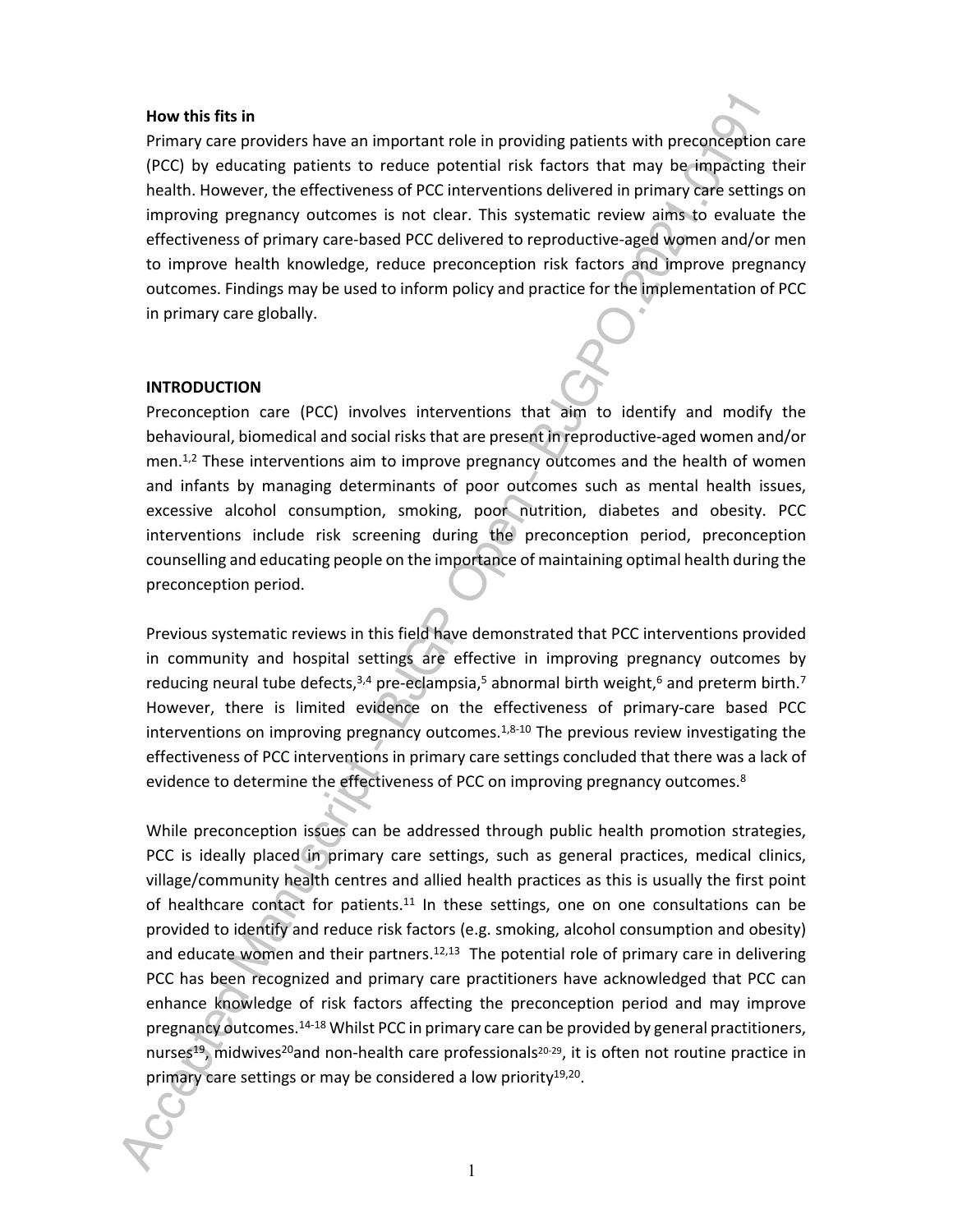Furthermore, most primary care-based PCC interventions have primarily focused on women. 8,9,13,30,31 However, life-style factors such as alcohol consumption and smoking may cause DNA damage to the sperm which may result in birth defects.<sup>32</sup> Inclusion of both women and men/partners in PCC may have additional benefits, including positive pregnancy and neonatal outcomes.<sup>33</sup> For example, men who receive preconception information may be more likely to reduce alcohol consumption, reduce smoking and consume a healthy diet, which can contribute to optimising paternal health, maternal health, pregnancy and neonatal outcomes.<sup>32</sup>

A number of studies evaluating the effectiveness of PCC interventions in primary care settings have been published since the previous review. Therefore we will conduct a systematic review to evaluate the evidence on the effectiveness of primary care-based PCC interventions delivered to reproductive-aged women and/or men to improve health knowledge, reduce preconception risk factors and improve pregnancy outcomes. This will build on a previous review published in 2016 which focussed on women and included randomized controlled trials published between July 1999-July 2015. $8$  The findings of this review may be used to inform policy and practice and may support the widespread implementation of PCC in primary care globally.

#### **METHODS**

We will adhere to the preferred reporting process outlined within the Preferred Reporting Items of Systematic Reviews and Meta-Analyses Protocols (PRISMA-P)<sup>34</sup> and have registered this systematic review with PROSPERO (registration ID: CRD42021235499). A collaborative approach was taken by the authors to develop the objectives, search strategy and the methodology, guided by the Participant-Intervention-Comparator-Outcome (PICO) format.

#### **Study design**

We conducted a pilot search using Google Scholar and the Cochrane Library to identify similar reviews, background literature and to estimate the volume of published literature on this topic. We found a number of studies conducted since the last systematic review in  $2016<sup>8</sup>$ Some of these studies involved non-healthcare professionals such as the researcher delivering the intervention.<sup>35,28</sup> The pilot search for this review also showed that metaanalysis cannot be undertaken due to heterogeneity of the outcomes investigated across the different studies. The systematic review will follow the four major steps for conducting narrative synthesis in reviews of intervention effectiveness: [1] Developing a theory of how and why the intervention works, and for whom; [2] Developing a preliminary synthesis of the included studies; [3] Exploring relationships in the data within and between studies; and [4] Assessing the robustness of the synthesis. <sup>36</sup> We will only include randomised controlled trials (RCTs) focused on PCC, as RCTs are the reference standard for studying causal relationships between interventions and outcomes.37 Observational studies will be excluded due to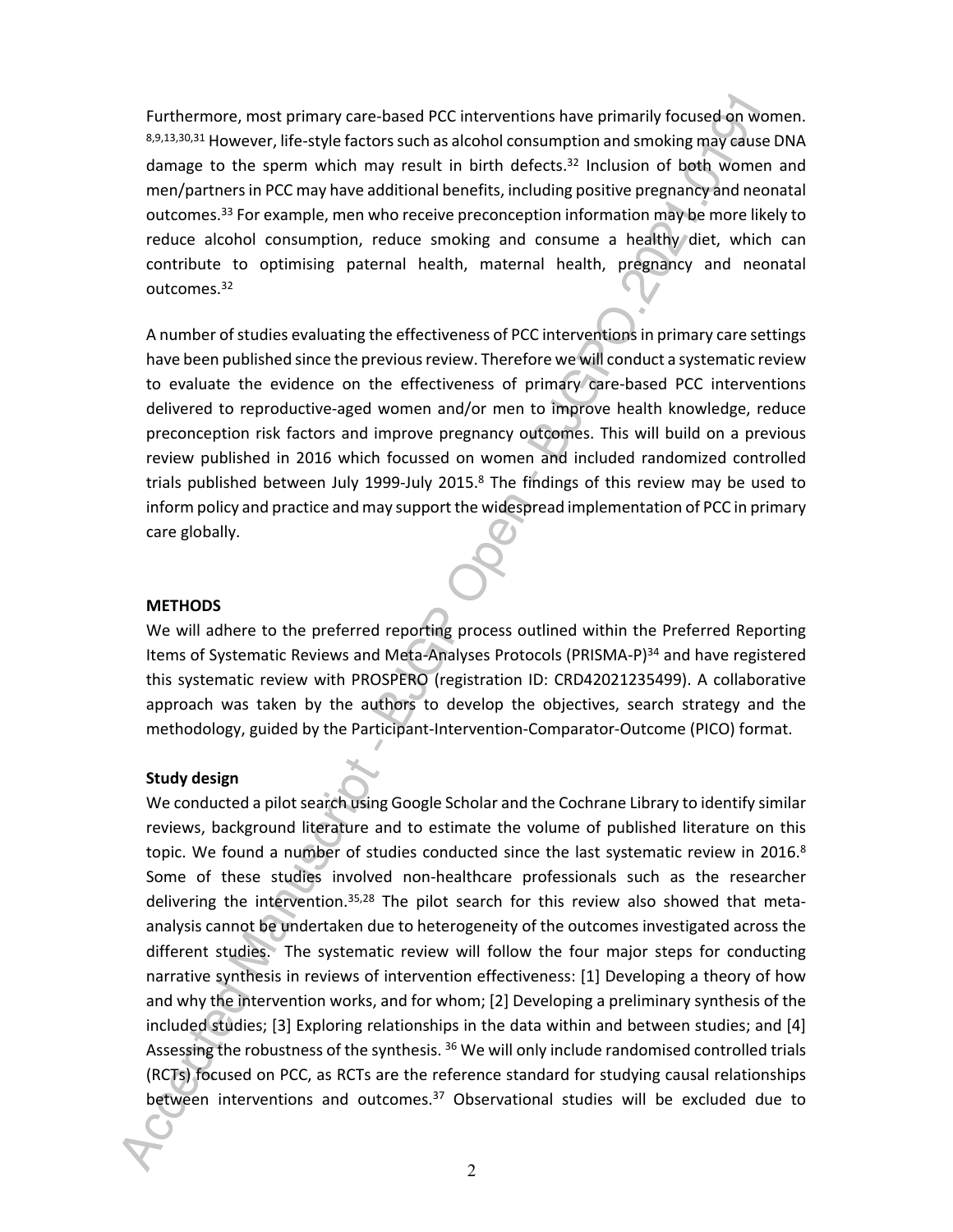potential bias associated with these study designs. We will manually screen reference lists of included articles for additional studies that may meet the eligibility criteria. The pilot search demonstrated a low number of studies likely to proceed to full text screening, therefore manually searching reference lists of included studies is a feasible method of increasing data to inform this review. Grey literature will not be included since we have limited this study to include only RCTs.

#### **Study setting**

In this review, studies identified as being conducted in the primary care setting will include family or general practices, community/village health centres or services, community or outpatient clinics and ambulatory care services.<sup>8</sup> Studies will be excluded if the interventions are based in emergency departments, hospital inpatient settings or other non-primary care settings.

#### **Participants**

Studies investigating PCC in women and men of reproductive age (18 to 45 years) will be included. Interventions delivered by any provider will be eligible, for example: physicians, physician assistants, community/village health workers, nurses/nurse practitioners, midwives or non-healthcare professionals including researcher-directed PCC in primary care settings.

#### **Interventions and comparisons**

Studies evaluating PCC interventions in primary care settings will be included if the intervention is conducted prior to conception. Based on previous systematic reviews, 7,8,30,38,39 interventions may include but are not limited to providing: advice, immunisations, education, counselling, biomedical health interventions, reproductive planning and sexual health risk screening during the preconception period. Intervention groups will be compared with 'no pre-conception care' or 'usual care.'

#### **Outcomes**

Following the pilot search and through previous reviews on this topic, $8$  the nature of interventions and outcome measures varied between individual studies. Therefore primary outcomes will include but not limited to: knowledge of factors that affect health during the preconception period, and pregnancy outcomes including: maternal morbidity, prematurity and birth weight, fetal/neonatal mortality and morbidity, and fetal abnormalities. Knowledge/awareness of risk factors will be measured via information gathered from knowledge tests/surveys and interviews with participants. Secondary outcomes will include reduction in modifiable risk factors including but not limited to: weight, drug use, alcohol consumption and smoking.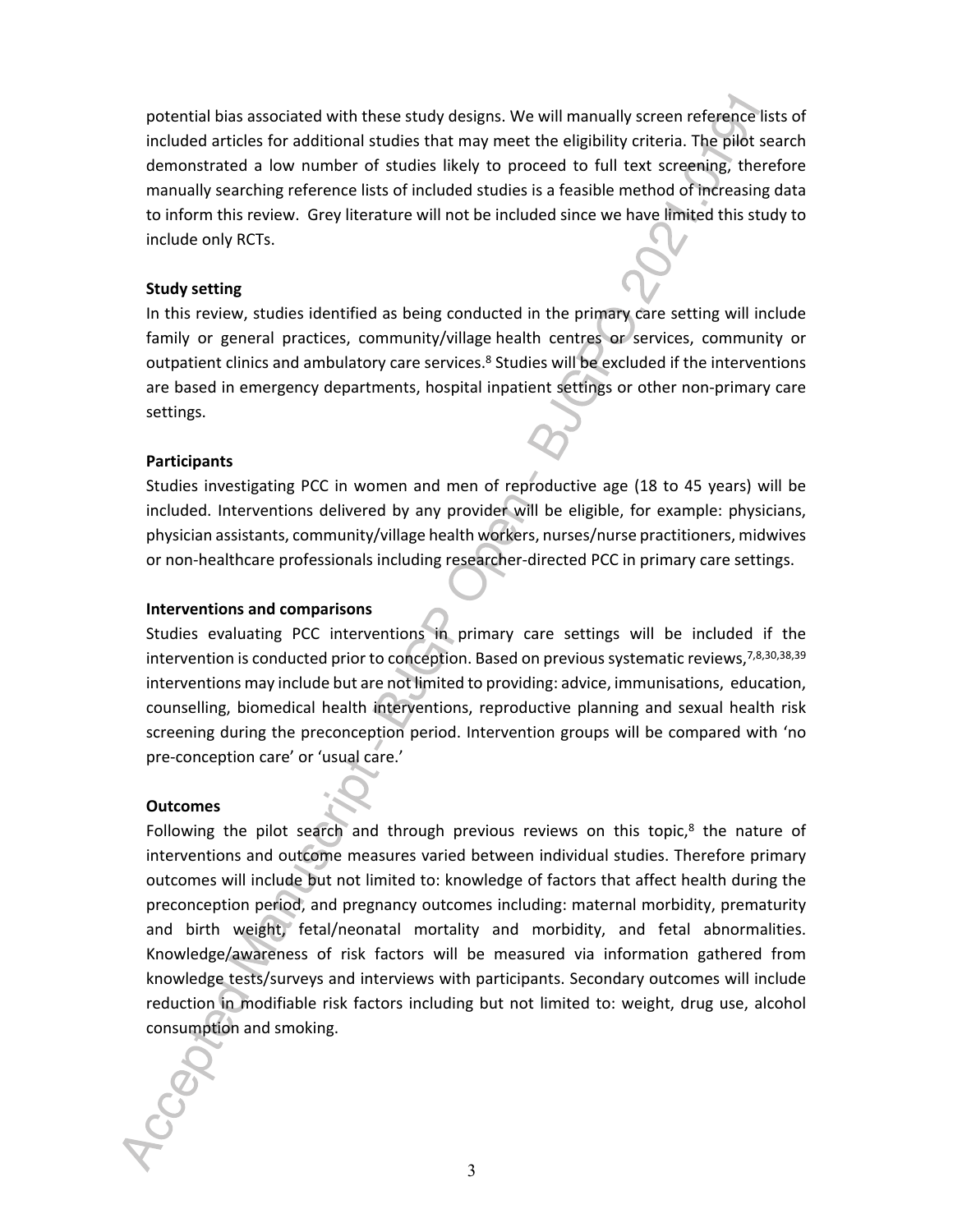#### **Search Strategy**

We will develop a uniform strategy in consultation with a Monash University search specialist librarian **(Supplementary Table 1).** Search terms will focus on the population (reproductiveaged human women and men; 18-45 years) and intervention **(Table 1).** The search strategy will be developed using Ovid MEDLINE(R) and Epub Ahead of Print, In-Process, In-Data-Review & Other Non-Indexed Citations, Daily and Versions(R) 1946 to June 01, 2021 ensuring a combination of relevant Medical Subject Headings and keyword terms. The search will then be adapted to Cochrane Central Register of Controlled Trials, EMBASE, Scopus, CINAHL and Web of Science by adjusting the subject headings to other thesauruses and keyword truncation and phrase searching where necessary. We will save the results from the database searches in Covidence and remove duplicates.

We will include articles if the study: a) reports on the effectiveness of PCC in primary care; b) includes reproductive-aged men and/or women (18-45 years); c) is a randomized controlled trial (RCT); d) is written in English and e) is published in a peer-reviewed journal between July 1999 and May 2021. The previous systematic review in this field included RCTs from July 1999 to July 2015;<sup>8</sup> to capture new RCTs over the last six years and to include RCTs involving men that have been conducted over the last two decades the timeframe of July 1999 to May 2021 was chosen.<sup>4</sup> The start date was selected following the end of search of an earlier review by Korenbrot et al.<sup>4</sup> Reference lists of included studies and previous reviews will be manually screened for additional studies meeting inclusion. No geographical limits will be applied. We will exclude articles if the study: a) is not conducted in primary care; or b) uses an observational study design; or c) includes pregnant women; or d) focusses on improving fertility. Two reviewers (NW and SS) will independently screen articles for eligibility, any discrepancies will be discussed with a third reviewer (JB) to reach consensus.

#### **Data extraction and synthesis**

We will create a data extraction form, utilising previous reviews, $8,9,31$  which will include country; study design; setting; population; provider; details of interventions; comparator and outcomes. We will not perform a meta-analysis due to the heterogeneity of the outcomes measured across the studies.

NW and SS will independently evaluate included RCTs for the risk of bias using Version 2 of the Cochrane risk-of-bias tool for RCTs<sup>40</sup> with six assessment criteria (sequence generation; allocation concealment; blinding of participants and personnel, blinding of outcome assessors, incomplete outcome data, and selective reporting bias). Studies will be classified as low risk of bias (high quality if four or more criteria with low risk of bias and another two must not be incomplete outcome data or reporting bias), unclear risk of bias (medium quality if at least one criteria had an unclear risk of bias with no incomplete outcome data or reporting bias) or high risk of bias (low quality if at least four criteria had high risk of bias) as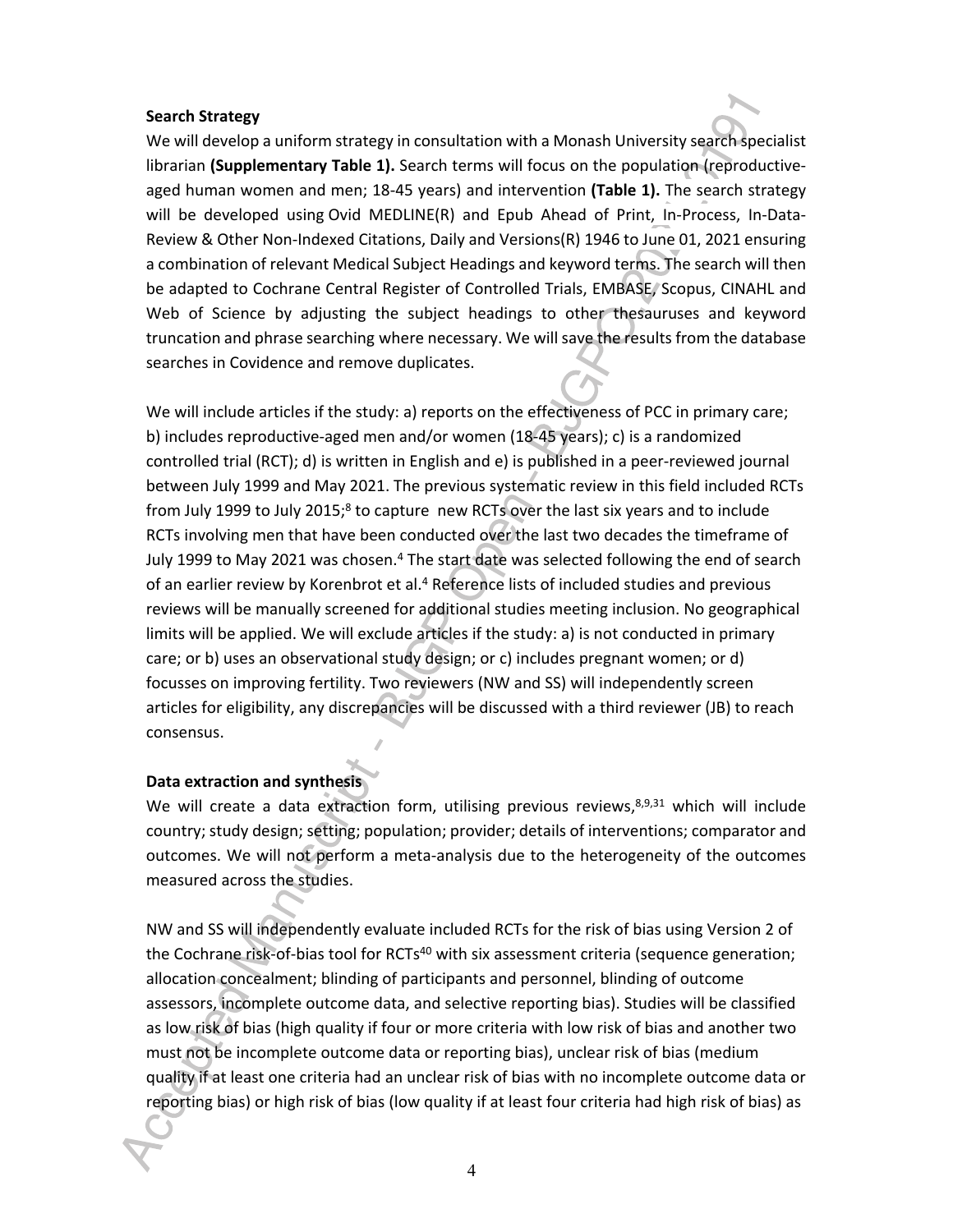classified in previous systematic reviews.<sup>41</sup> Guidelines for risk of bias will be followed to report risk of bias within the systematic review. If data presentation is problematic, unclear, missing or presented in an unextractable form the respective authors will be contacted to minimise the risk of bias and to avoid the inappropriate description of study results.

#### **DISCUSSION**

This systematic review will provide a synthesis of evidence from peer reviewed studies about the effectiveness of the PCC interventions in primary care published over the last two decades. This will be the first systematic review of primary-care based PCC that includes men and also the first to consider the role of the provider (i.e. health care professionals and nonhealthcare professionals) in the delivery of primary-care based PCC. Five databases will be systematically searched for literature, however it is possible that relevant articles may be missed due to the search strategies employed. Reference lists of included articles will be reviewed to mitigate this. Two additional limitations will include not accounting for publication bias and restricting the eligibility criteria to RCTs only. Despite these limitations, we anticipate this systematic review will make an important contribution to the evidence regarding primary care-based PCC for several reasons. Firstly, this review will aim to evaluate the recent evidence on the effectiveness primary care-based PCC interventions. Secondly, this is the first systematic review to investigate the importance of primary care-based PCC interventions in both reproductive-aged women and men and will aim to address how the provision of PCC to reproductive-aged women and/or men may improve health knowledge, reduce preconception risk factors and improve pregnancy outcomes. Thirdly, to our knowledge this will be the first review to consider the role of the provider in the delivery of PCC in primary care. Findings may support inclusion of a range of primary healthcare professionals such as nurses and midwives and other non-healthcare professionals to broaden access to PCC for reproductive-aged women and/or men. Finally, the results from the review may support the widespread implementation of PCC in primary care globally and contribute to optimising maternal and infant health.

No formal ethics approval is required for this study as no personal, primary and confidential data will be collected. The findings of this study will be presented at national and international scientific meetings, conferences and will be published in a peer-reviewed journal.

# **Additional Information**

**Funding**  This study is funded by Bayer.

**Ethical approval**  Not applicable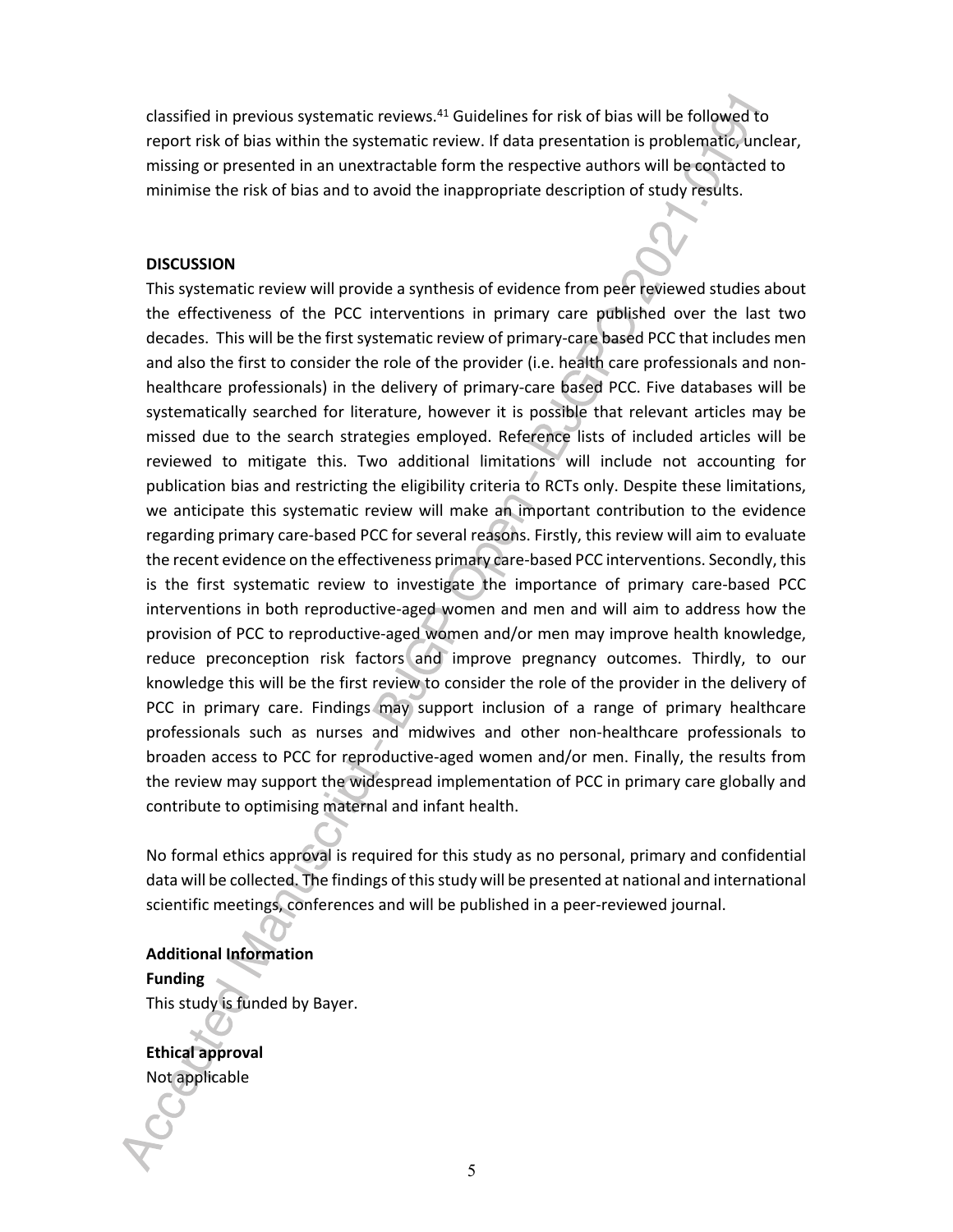#### **Competing Interests**

Danielle Mazza has received research funding and conference attendance support from Bayer and Organon and has been a member of their advisory boards. The other authors have no conflicts of interest to declare.

#### **Acknowledgements**

The authors would like to thank Cassandra Freeman, subject librarian with the Faculty of Medicine, Health Sciences and Nursing at Monash University, Clayton for her support with the development of the search strategy.

#### **References**

1 Khan NN, Boyle JA, Lang AY, Harrison CL. Preconception health attitudes and behaviours of women: a qualitative investigation. Nutrients. 2019;11(7):1490.

2 Tydén T. Why is preconception health and care important? Ups. J. Med. Sci. 2016.

3 De‐Regil LM, Peña‐Rosas JP, Fernández‐Gaxiola AC, Rayco‐Solon P. Effects and safety of periconceptional oral folate supplementation for preventing birth defects. Cochrane Database Syst. Rev. 2015(12).

4 Korenbrot CC, Steinberg A, Bender C, Newberry S. Preconception care: a systematic review. Matern. Child Health J. 2002;6(2):75-88.

5 Dean SV, Lassi ZS, Imam AM, Bhutta ZA. Preconception care: nutritional risks and interventions. Reproduct. Health. 2014;11(3):1-15.

6 Temel S, van Voorst SF, Jack BW, Denktaş S, Steegers EA. Evidence-based preconceptional lifestyle interventions. Epidemiol. Rev. 2014;36(1):19-30.

Nwolise CH, Carey N, Shawe J. Preconception care education for women with diabetes: a systematic review of conventional and digital health interventions. J Med Internet Res. 2016;18(11):e291.

8 Hussein N, Kai J, Qureshi N. The effects of preconception interventions on improving reproductive health and pregnancy outcomes in primary care: a systematic review. Eur J Gen. 2016;22(1):42-52.

9 Opray N, Grivell RM, Deussen AR, Dodd JM. Directed preconception health programs and interventions for improving pregnancy outcomes for women who are overweight or obese. Cochrane Database Syst. Rev. 2015(7).

10 Dunlop AL, Jack B, Frey K. National recommendations for preconception care: the essential role of the family physician. J Am Board Fam Med. 2007;20(1):81-4.

11 Franks P, Clancy CM, Nutting PA. Defining primary care: empirical analysis of the National Ambulatory Medical Care Survey. Med. Care. 1997:655-68.

12 Olesen F, Dickinson J, Hjortdahl P. General practice—time for a new definition. Br. Med. J. 2000;320(7231):354-7.

13 Tieu J, Shepherd E, Middleton P, Crowther CA. Interconception care for women with a history of gestational diabetes for improving maternal and infant outcomes. Cochrane Database Syst. Rev. 2017(8).

14 Gaytant M, Cikot R, Braspenning J, Grol R, Merkus J, Steegers E. Preconception counseling in family practice; a survey of 100 family physicians. Ned Tijdschr Geneeskd. 1998;142(21):1206-10.

15 Wallace M, Hurwitz B. Preconception care: who needs it, who wants it, and how should it be provided? Br. J. Gen. Pract. 1998;48(427):963-6.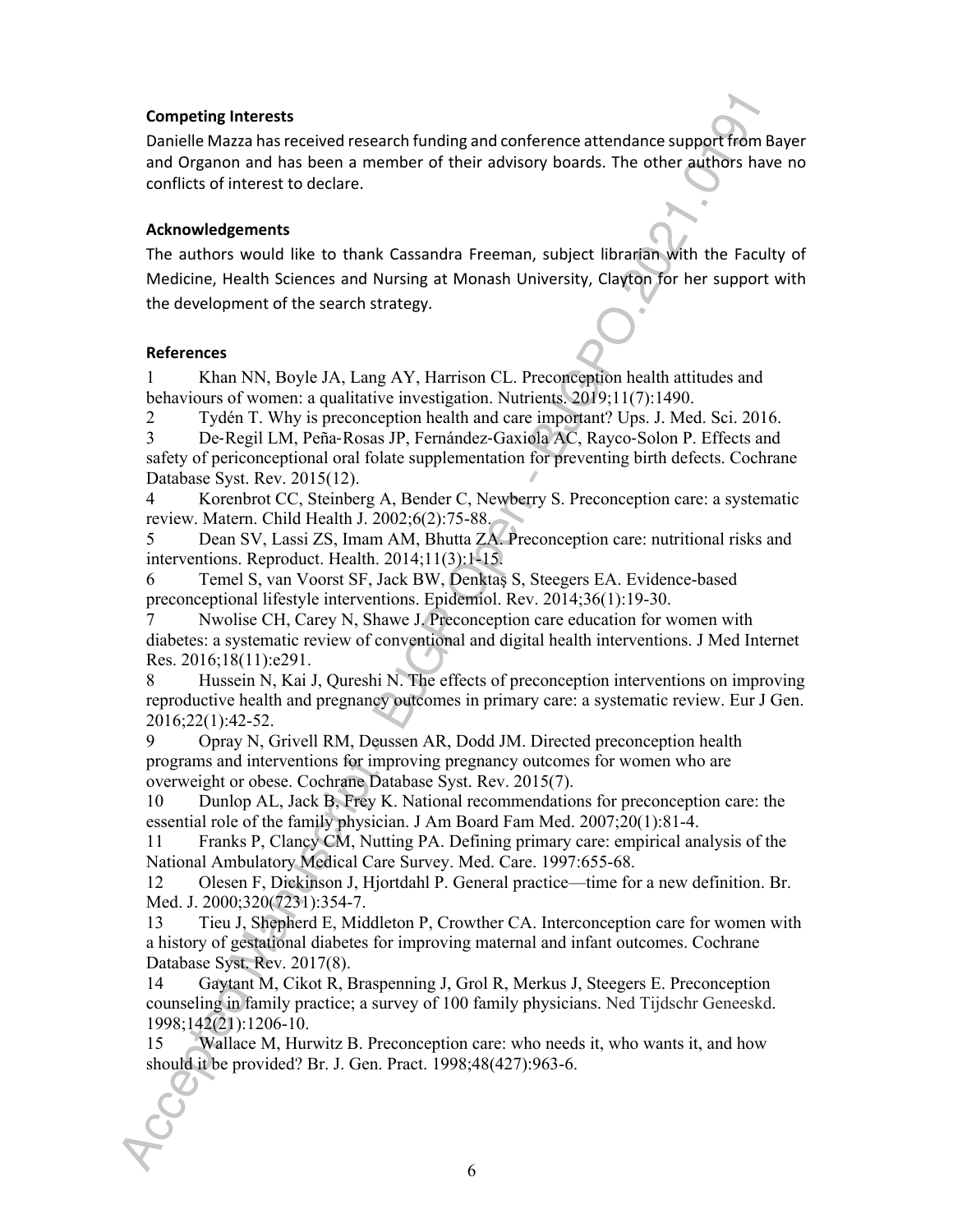16 Watson EK, Shickle D, Qureshi N, Emery J, Austoker J. The 'new genetics' and primary care: GPs' views on their role and their educational needs. Fam. Pract. 1999;16(4):420-5.

17 Cefalo RC, Bower Jr WA, Moos M-K. 1 Preconception care: a means of prevention. Baillière's Clin Obstet Gynaecol. 1995;9(3):403-16.

18 Cikot R, Gaytant M, Steegers E, Braspenning J. Dutch GPs acknowledge the need for preconceptual health care. Br. J. Gen. Pract. 1999;49(441):314.

19 Lumley J, Donohue L. Aiming to increase birth weight: a randomised trial of prepregnancy information, advice and counselling in inner-urban Melbourne. BMC public health. 2006;6(1):1-11.

20 Bodin M, Tydén T, Käll L, Larsson M. Can Reproductive Life Plan-based counselling increase men's fertility awareness? Ups. J. Med. Sci. 2018;123(4):255-63.

21 Azami S, Nourizadeh R, Mehrabi E, et al. Effect of motivational interviewing on dietary intake and weight changes among preconception women with overweight and obesity: a randomized controlled trial. Crescent J. Med. Biol. Sci. 2020;7:260-6.

22 Floyd RL, Sobell M, Velasquez MM, Ingersoll K, Nettleman M, Sobell L, et al. Preventing alcohol-exposed pregnancies: a randomized controlled trial. Am. J. Prev. Med. 2007;32(1):1-10.

23 Ghasemi Yngyknd S, Mohammad-Alizadeh-Charandabi S, Babapour J, Mirghafourvand M. The effect of counselling on preconception lifestyle and awareness in Iranian women contemplating pregnancy: a randomized control trial. J. Matern. 2018;31(19):2538-44.

24 Hillemeier MM, Downs DS, Feinberg ME, Weisman CS, Chuang CH, Parrott R, et al. Improving women's preconceptional health: findings from a randomized trial of the Strong Healthy Women intervention in the Central Pennsylvania women's health study. J Womens Health. 2008;18(6):S87-S96.

25 LeBlanc ES, Smith NX, Vesco KK, Paul IM, Stevens VJ. Weight loss prior to pregnancy and subsequent gestational weight gain: Prepare, a randomized clinical trial. Am. J. Obstet. Gynecol. 2021;224(1):99. e1-. e14.

26 Mirghafourvand M, Babapour J, Mohammad-Alizadeh-Charandabi S, Ghasemi Yngyknd S. The effect of preconception counselling on health locus of control and stress in Iranian women: a randomized control trial. J Womens Health. 2020;60(3):314-29.

27 Nourizadeh R, Azami S, Farshbaf-Khalili A, Mehrabi E. The effect of motivational interviewing on women with overweight and obesity before conception. J. Nutr. Educ. 2020;52(9):859-66.

28 Shabani M, Omidi S, Farmanbar R, Hamzegardeshi Z. Effect of preconception counseling on health promoting behaviors of reproductive age women in Sari City. 2016.

29 Velasquez MM, von Sternberg KL, Floyd RL, Parrish D, Kowalchuk A, Stephens NS, et al. Preventing alcohol and tobacco exposed pregnancies: CHOICES plus in primary care. Am. J. Prev. Med. 2017;53(1):85-95.

30 Tieu J, Middleton P, Crowther CA, Shepherd E. Preconception care for diabetic women for improving maternal and infant health. Cochrane Database Syst. Rev. 2017(8).

31 Whitworth M, Dowswell T. Routine pre‐pregnancy health promotion for improving pregnancy outcomes. Cochrane Database Syst. Rev. 2009(4).

32 Frey KA, Navarro SM, Kotelchuck M, Lu MC. The clinical content of preconception care: preconception care for men. Am. J. Obstet. Gynecol. 2008;199(6):S389-S95.

33 Casey FE, Sonenstein FL, Astone NM, Pleck JH, Dariotis JK, Marcell AV. Family planning and preconception health among men in their mid-30s: developing indicators and describing need. Am. J. Men's Health 2016;10(1):59-67.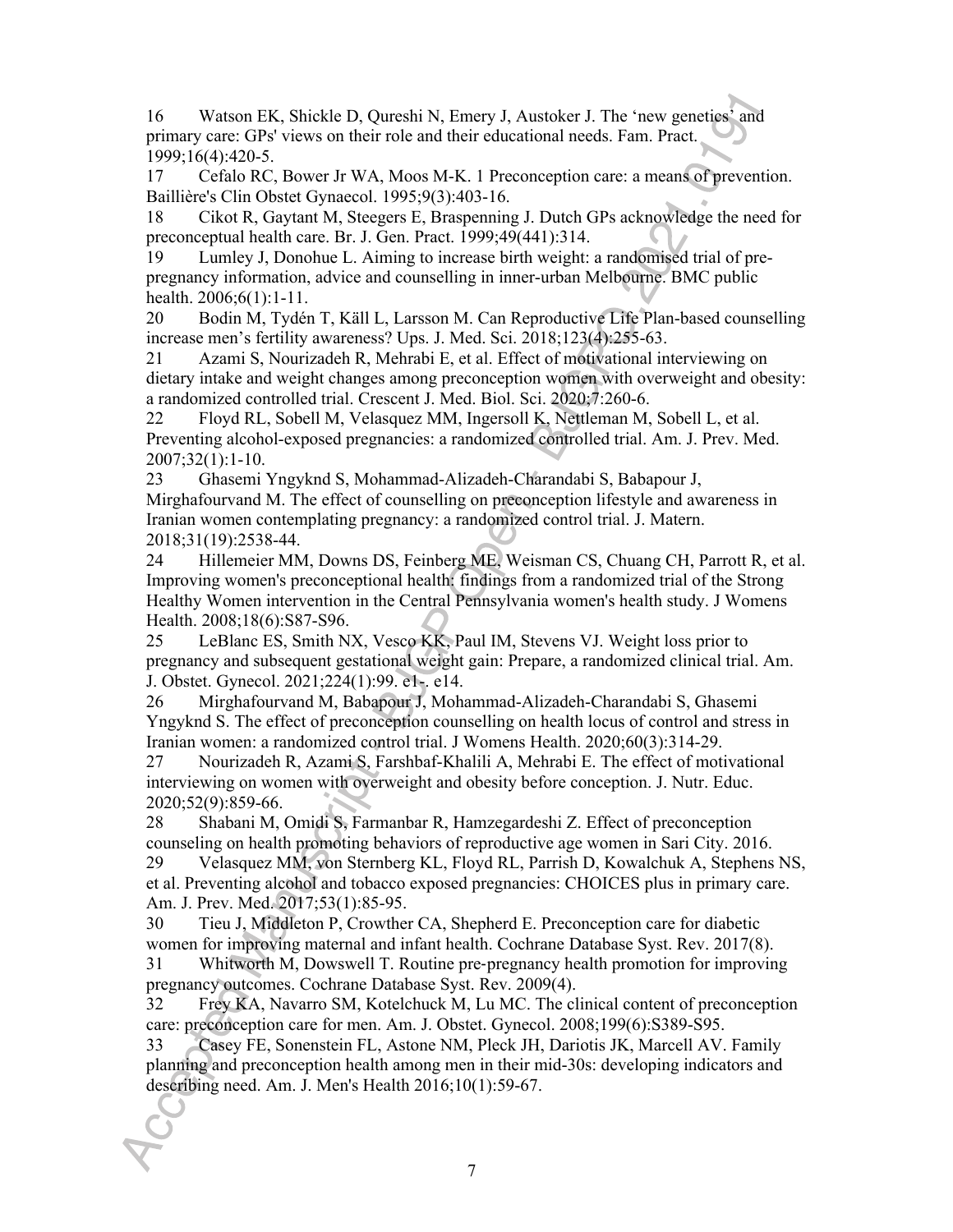34 Moher D, Shamseer L, Clarke M, Ghersi D, Liberati A, Petticrew M, et al. Preferred reporting items for systematic review and meta-analysis protocols (PRISMA-P) 2015 statement. Syst. reviews. 2015;4(1):1-9.

35 Fooladi E, Weller C, Salehi M, Abhari FR, Stern J. Using reproductive life plan-based information in a primary health care center increased Iranian women's knowledge of fertility, but not their future fertility plan: A randomized, controlled trial. Midwifery. 2018;67:77-86.

36 Ryan R. Cochrane Consumers and Communication Review Group: data synthesis and analysis. CC&CRG. 2013;2013.

37 Hariton E, Locascio JJ. Randomised controlled trials—the gold standard for effectiveness research. BJOG. 2018;125(13):1716.

38 Brown HK, Mueller M, Edwards S, Mill C, Enders J, Graves L, et al. Preconception health interventions delivered in public health and community settings: A systematic review. Can. J. Public. Health. 2017;108(4):388-97.

39 Wahabi HA, Fayed A, Esmaeil S, Elmorshedy H, Titi MA, Amer YS, et al. Systematic review and meta-analysis of the effectiveness of pre-pregnancy care for women with diabetes for improving maternal and perinatal outcomes. PLoS One. 2020;15(8):e0237571.

40 Higgins JP, Thomas J, Chandler J, Cumpston M, Li T, Page MJ, et al. Cochrane Database Syst. Rev. John Wiley & Sons; 2019.

41 Saha SK, Hawes L, Mazza D. Effectiveness of interventions involving pharmacists on antibiotic prescribing by general practitioners: a systematic review and meta-analysis. J. Antimicrob. Chemother. 2019;74(5):1173-81.

| Population      | teen* or adolescen* or youth or men or man or female or male or          |
|-----------------|--------------------------------------------------------------------------|
| terms           | woman or women or reproductive age or child bearing age or               |
|                 | childbearing age                                                         |
| Intervention    | preconcept* or pre concept* or interconcept* or prepregnan* or pre       |
| terms           | pregnan* or pregnanc* plan* or plan* pregnanc* adj8 health program*      |
|                 | or health education or health promot* or advic* or advis* or             |
|                 | intervention* or care or assess* or risk or counsel* or screen* or folic |
|                 | acid supplement* or folate supplement*                                   |
| Comparator      | No preconception care or usual care                                      |
| <b>Outcomes</b> | Primary outcomes will include but not limited to: knowledge of factors   |
|                 | that affect health during the preconception period, and pregnancy        |
|                 | outcomes including: maternal morbidity, prematurity and birth weight,    |
|                 | fetal/neonatal mortality and morbidity, and fetal abnormalities.         |
|                 | Secondary outcomes will include reduction in modifiable risk factors     |
|                 | including but not limited to: weight, drug use, alcohol consumption and  |
|                 | smoking.                                                                 |
|                 | (No specific key terms for outcomes were included when developing the    |
|                 | search strategy due to the heterogeneity of the outcomes measured        |
|                 | across individual studies.)                                              |
|                 |                                                                          |

 **Table 1**: PICO criteria